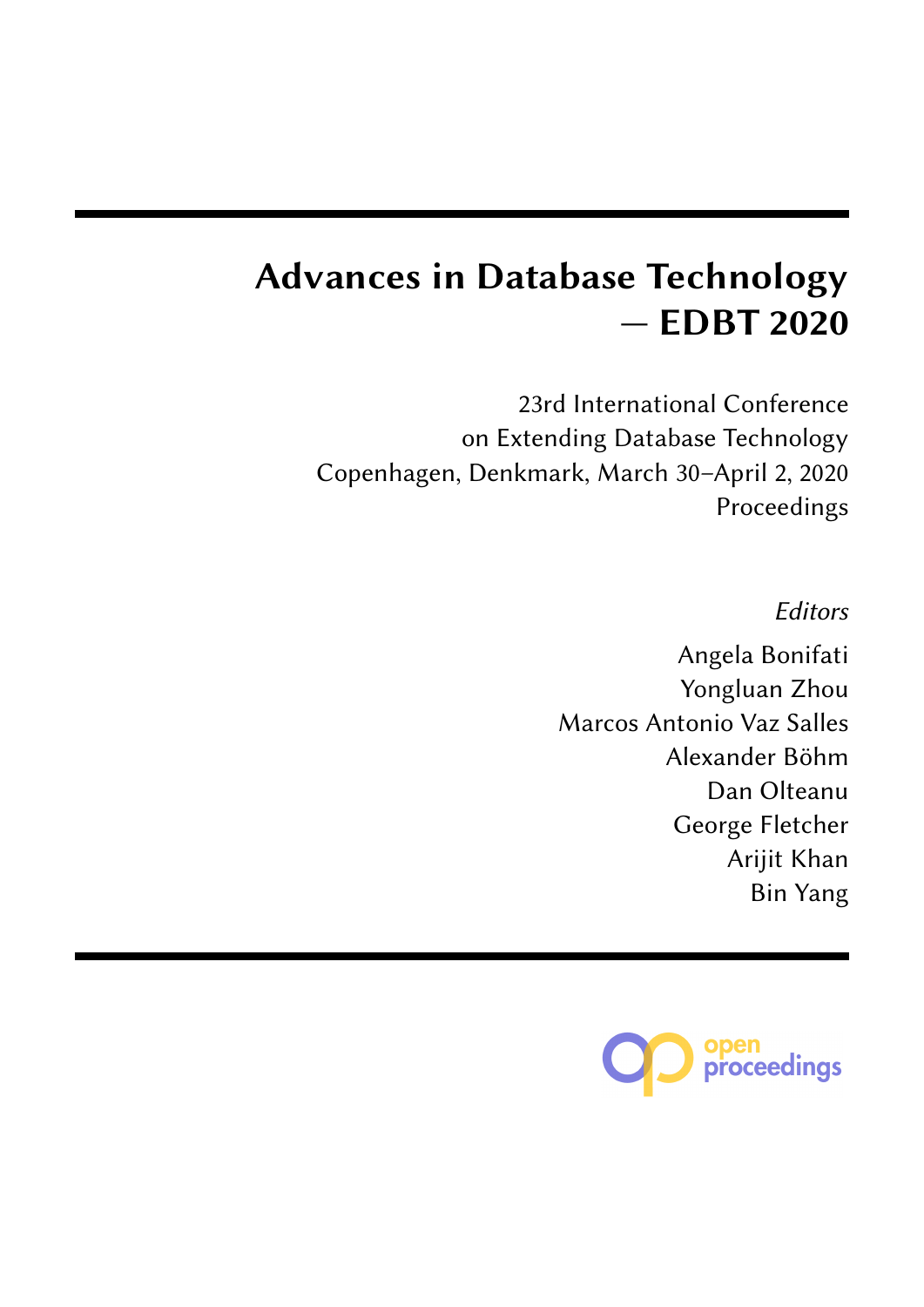Advances in Database Technology — EDBT 2020 Series ISSN: 2367-2005 Proceedings of the 23rd International Conference on Extending Database Technology Copenhagen, Denkmark, March 30–April 2, 2020

### *Editors*

Angela Bonifati, Lyon 1 University, France Yongluan Zhou, University of Copenhagen, Denmark Marcos Antonio Vaz Salles, University of Copenhagen, Denmark Alexander Böhm, SAP Research, Germany Dan Olteanu, University of Oxford, United Kingdom George Fletcher, Eindhoven University of Technology, The Netherlands Arijit Khan, Nanyang Technnological University, Singapore Bin Yang, Aalborg University, Denmark



OpenProceedings.org University of Konstanz University Library 78457 Konstanz, Germany

COPYRIGHT NOTICE: Copyright © 2020 by the authors of the individual papers.

Distribution of all material contained in this volume is permitted under the terms of the Creative Commons license CC-bync-nd 4.0

OpenProceedings ISBN: 978-3-89318-083-7 DOI of this front matter: [10.5441/002/edbt.2020.01](http://dx.doi.org/10.5441/002/edbt.2020.01)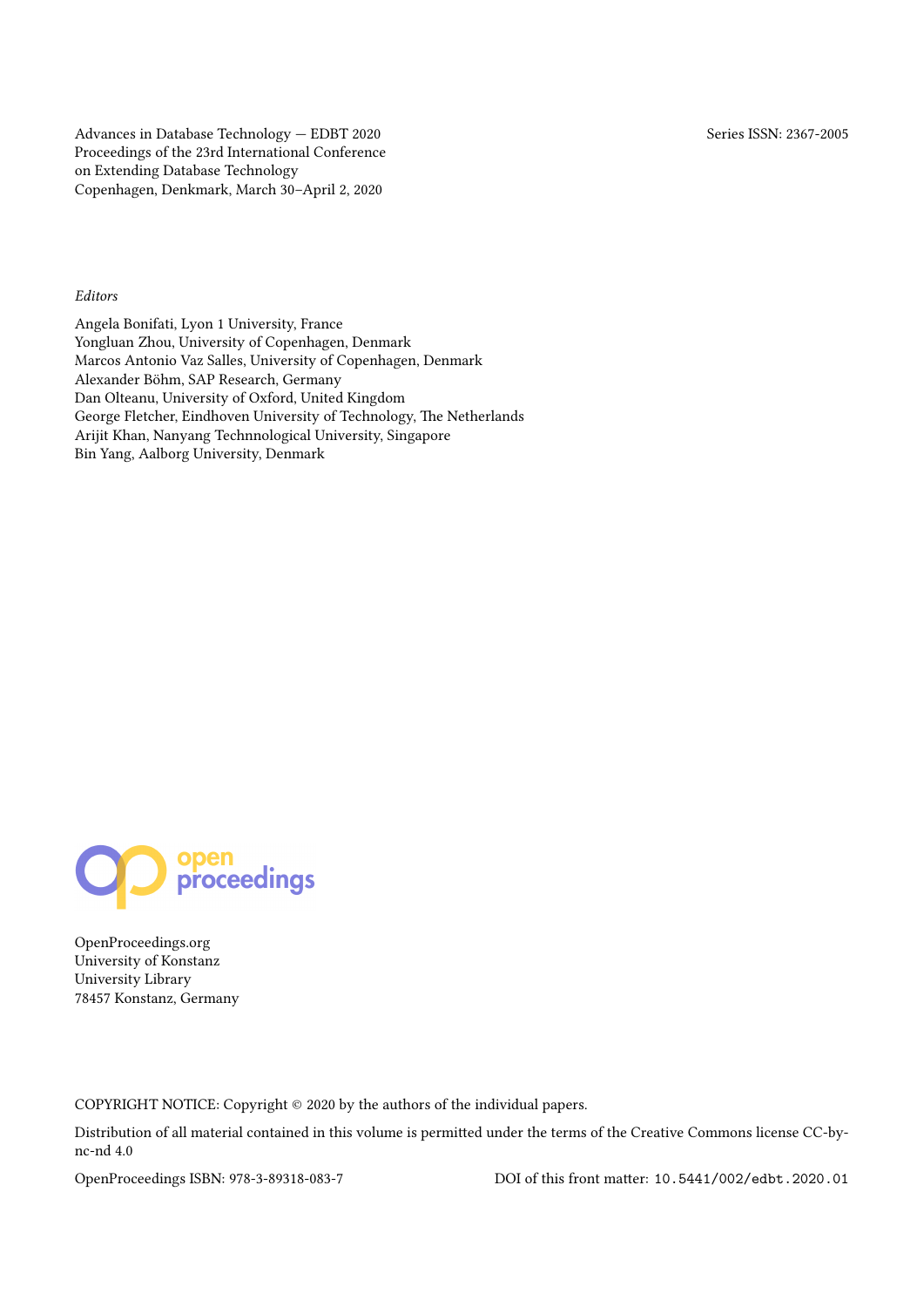### **Foreword**

<span id="page-2-0"></span>The International Conference on Extending Database Technology (EDBT) is a leading international forum for database researchers, developers, and users to present and discuss novel and cutting-edge ideas and techniques, and to showcase tools and experiences related to data management. Data management is an essential enabling technology that has applications in several scientific, business and social communities, and runs on diverse technical platforms associated with the web, enterprises, clouds and mobile devices. The database community has a continuing tradition of contributing with models, algorithms and architectures to the set of tools and applications that enable day-to-day functioning of our societies. Faced with the broad challenges of today's applications, data management technology constantly broadens its reach, exploiting new hardware and software to achieve innovative results and embracing new challenges in the years to come.

EDBT 2020 solicited submissions of original research contributions, descriptions of industrial solutions and applications, and proposals for tutorials and software demonstrations. We encouraged submissions of research papers related to all aspects of data management. We also encouraged submissions of visionary papers as well as innovative system papers and experimental analyses papers. In addition to long research paper submissions, EDBT 2020 again encouraged the submission of short research papers, which provide an excellent opportunity to describe significant work or research in progress that can foster the discussions at the conference. Short papers are presented as posters at plenary poster sessions of the conference. This year, they will also be communicated at a plenary lightning talks session.

The program committees of EDBT accepted 30 out of 151 submitted regular research papers, resulting in an acceptance rate of 20% for the research track; 26 out of 85 submitted short research papers, resulting in an acceptance rate of 31% for short research papers; 16 out of 37 demos, resulting in an acceptance rate of 43% for the demonstration track; and 10 out of 37 industrial and application papers, resulting in an acceptance rate of 27% for industrial and application papers. The papers will be presented in eight research paper sessions, three industrial and application sessions, as well as two plenary poster and demonstration sessions.

The program additionally features five workshops, one of which is the well-established DOLAP workshop that has successfully been co-located with EDBT since many years. Finally, the conference program includes four tutorials and an EDBT and ICDT joint session on climate change.

I would like to thank all authors for their contributions: a successful conference crucially depends on highquality submissions. I also would like to thank all senior reviewers and reviewers for serving on the EDBT 2020 program committee, in particular for the high quality and timely handling of all reviews and discussions. This community service requires a lot of work on a tight schedule, and is what makes our research community function and ensures the sustained impact of our research. Thanks to their valuable effort we can look forward to an exciting program and attractive EDBT conference in Copenhagen from March 30–April 2, 2020.

A warm thanks to Anastasia Alaimaki and Tamer Özsu for serving on the Test-of-Time Award committee to select the paper from EDBT 2010 that has had the most lasting influence. Wook-shin Han, Erhard Rahm and Nesime Tatbul generously accepted to serve on the Best Paper committee. The EDBT 2020 program is the result of the joint effort of many people who shared their experience and time to contribute to the EDBT 2020 program and make the conference a great success. Alexander Boehm served as PC chair for industrial and application papers; George Fletcher as PC chair for the demonstration track; Dan Olteanu as tutorial chair; Alexandra Poulovassilis as workshop chair. My warmest thanks to all these people. The general chairs, Yongluan Zhou and Marcos Vaz Salles and the other local organizers worked hard to make all necessary arrangements for a successful event. Special thanks to Arijt Khan, the EDBT proceedings chair; Davide Mottin, the publicity chair; Bin Yang, the local executive chair; Boris Düdder, the sponsorship chair; Nanna Højholt, the finance chair and Yiwen Wang, the website chair, for tirelessly finding solutions for all our requests. Norman Paton was most helpful in advising and coordinating with the EDBT Executive Board. Last but not least, I would like to thank Marc H. Scholl for assembling the EDBT proceedings on openproceedings.org I hope that you find EDBT 2020 inspiring, enriching, and enjoyable and look forward to meeting you in Copenhagen.

> Angela Bonifati EDBT 2020 Program Chair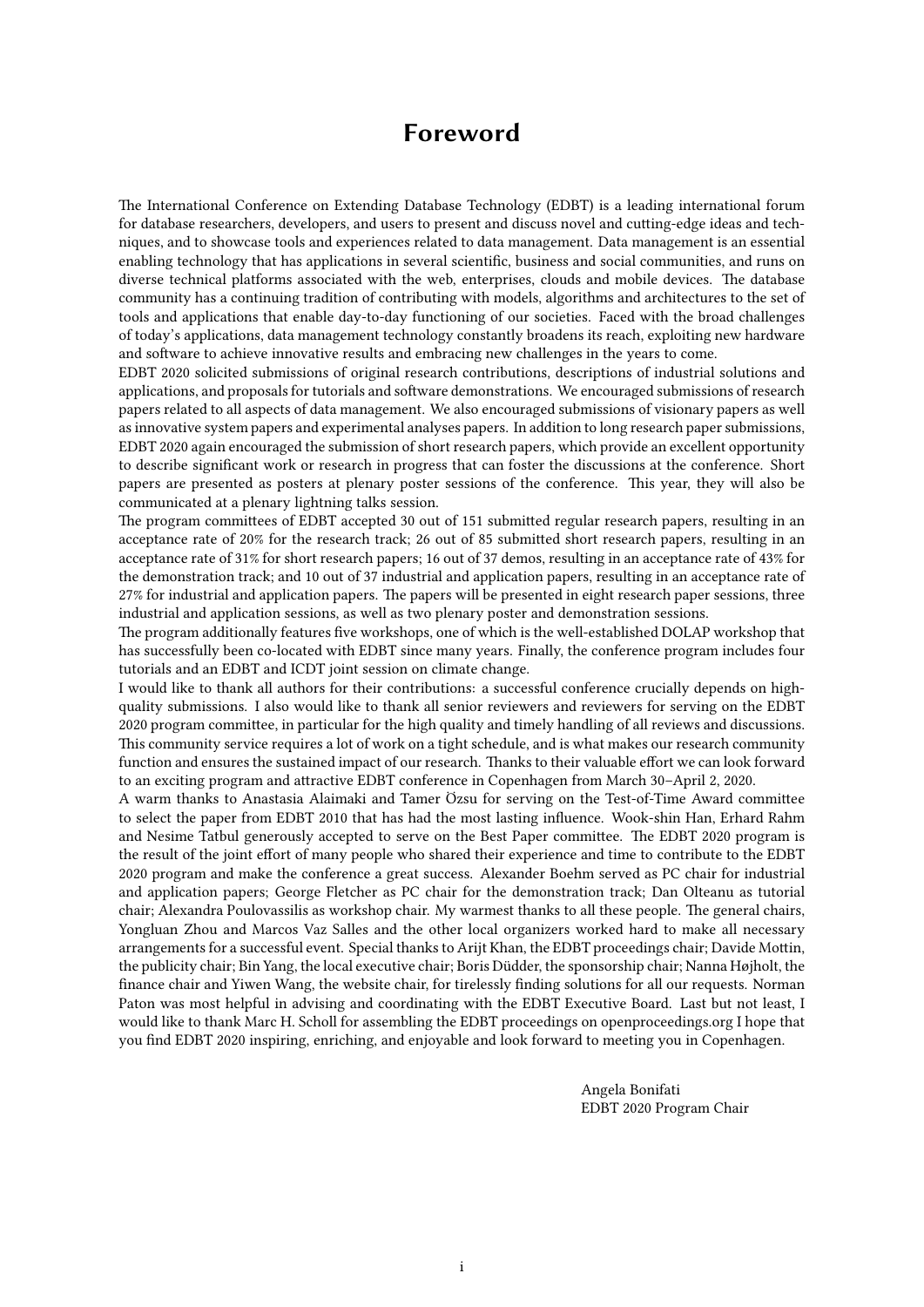### **Program Committee Members**

#### **Research Program Committee**

<span id="page-3-0"></span>Angela Bonifati (Lyon 1 U, France) – Chair

#### **Senior Program Committee Members**

Karl Aberer (EPFL Lausanne, Switzerland) Walid Aref (Purdue U, USA) Michael Benedikt (U Oxford, UK) Michael Böhlen (U Zurich, Switzerland) K. Selcuk Candan (Arizona State U, USA) Kevin Chang (U Illinois at Urbana-Champaign, USA) Vassilis Christophides (INRIA, France) Daniel Deutch (Tel Aviv U, Israel) Floris Geerts (U Antwerp, Belgium) Jan Hidders (VU Brussel, Belgium) Katja Hose (Aalborg U, Denmark) Christoph Koch (EPFL Lausanne, Switzerland) Georgia Koutrika (Athena Research Center, Greece)

#### **Program Committee Members**

Bernd Amann (Sorbonne U – LIP6, France) Akhil Arora (EPFL Lausanne, Switzerland) Elena Baralis (Politecnico di Torino, Italy) Denilson Barbosa (U Alberta, Canada) Senjuti Basu Roy (New Jersey Inst. of Techn., USA) Luigi Bellomarini (Banca d'Italia, Italy) Sonia Bergamaschi (U Modena Reggio Emilia, Italy) Laure Berti-Equille (IRD, France) Arnab Bhattacharya (IIT Kanpur, India) Luc Bouganim (INRIA-UVSQ, France) Andrea Calì (U London, Birkbeck College, UK) Bogdan Cautis (Paris Sud U, France) Lei Chen (Hong Kong U Sc. & Techn., China) Dario Colazzo (Paris Dauphine U, France) Bin Cui (Peking U, China) Alfredo Cuzzocrea (U Calabria, Italy) Sabrina De Capitani di Vimercati (U Milan, Italy) Stefania Dumbrava (ENSIIE Rennes, France) Donatella Firmani (Roma Tre U, Italy) Rainer Gemulla (U Mannheim, Germany) Paolo Guagliardo (U Edinburgh, UK) Xi He (U Waterloo, Canada) Xin Huang (Hong Kong Baptist U, China) Zsolt Istvan (IMDEA Software Institute, Spain) Panos Kalnis (King Abdullah UST, Saudi Arabia) Vana Kalogeraki (Athens U Ec. & Busin., Greece) Verena Kantere (U Ottawa, Canada)

Ulf Leser (Humboldt-U Berlin, Germany) Guoliang Li (Tsinghua U, China) Chengkai Li (U Texas at Arlington, USA) Eric Lo (Chinese U Hong Kong, China) Evaggelia Pitoura (U Ioannina, Greece) Louiqa Raschid (U Maryland, USA) Sherif Sakr (U Tartu, Estonia) Semih Salihoglu (U Waterloo, Canada) Kai-Uwe Sattler (TU Ilmenau, Germany) Arash Termehchy (Oregon State U, USA) Riccardo Torlone (Roma Tre U, Italy) Peter Triantafillou (U Warwick, UK) Yannis Velegrakis (Utrecht U, The Netherlands)

Yaron Kanza (AT&T Labs – Research, USA) Asterios Katsifodimos (Delft UT, The Netherlands) Xiang Lian (Kent State U, USA) Ping Lu (Beihang U, China) Paolo Missier (Newcastle U, USA) Davide Mottin (Aarhus U, Denmark) Behrooz Omidvar-Tehrani (Grenoble Alpes, France) Eric Peukert (Leipzig U, Germany) Holger Pirk (Imperial College London, UK) Dimitris Plexousakis (Institute of CS, FORTH, Greece) Giuseppe Polese (U Salerno, Italy) Arnau Prat (U Politècn. Catalunya, Spain) Mohammad Sadoghi (UC Davis) Carlo Sartiani (U della Basilicata, Italy) Stefanie Scherzinger (OTH Regensburg, Germany) Petra Selmer (Neo4j, UK) Juan F. Sequeda (Capsenta Labs, USA) Hala Skaf-Molli (U Nantes, France) Kostas Stefanidis (U Tampere, Finland) Gábor Szárnyas (Budapest U Tech. & Eco., Hungary) Ernest Teniente (U Politècn. Catalunya, Spain) Jens Teubner (TU Dortmund, Germany) Farouk Toumani (U Clermont Auvergne, France) Anthony K. H. Tung (National U Singapore) Wendy Hui Wang (Stevens Inst. of Techn., USA) Nikolay Yakovets (TU Eindhoven, The Netherlands) Demetrios Zeinalipour (U Cyprus, Greece)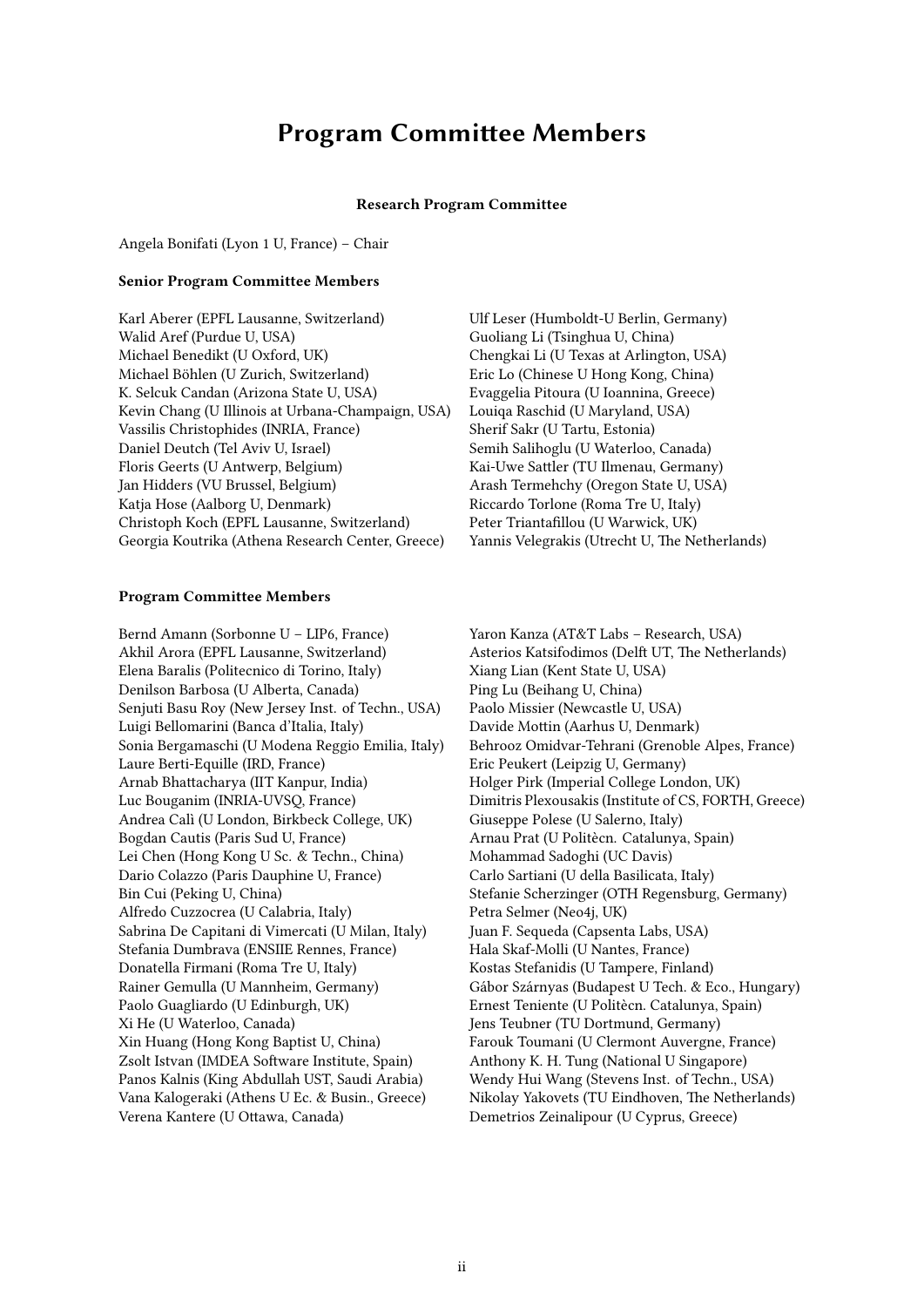### **Industrial/Applications Program Committee**

Roy (Sudipto) Chowdhuri (Salesforce) Colin Florendo (Google) Prasanta Ghosh (Microsoft) Fisnik Kastrati (Huawei) Martin Kaufmann (Teradata) Justin Levandoski (Amazon) Stefan Mandl (Exasol) Norman May (SAP SE) Ismail Oukid (TU Dresden) Fatma Ozcan (IBM) Orestis Polychroniou (Amazon) Danica Porobic (Oracle) Harald Schöning (Software AG) Peter Thawley (Amazon) Adrian Vogelsgesang (Tableau) Hannes Voigt (Neo4j) Till Westmann (Couchbase) Panfeng Zhou (Alibaba)

#### **Demonstration Program Committee**

Ashvin Agrawal (Microsoft Research, USA) Toshiyuki Amagasa (U Tsukuba, Japan) Sihem Amer-Yahia (CNRS LIG, France) Sourav Bhowmick (Nanyang Techn. U, Singapore) Carsten Binnig (TU Darmstadt, Germany) Chee-Yong Chan (National U Singapore) Adriane Chapman (U Southampton, UK) Dong-Wan Choi (Inha U, South Korea) Rick Cole (Tableau Software, Inc., USA) Vasiliki Kalavri (ETH Zurich, Switzerland) Romans Kasperovics (SAP, Germany) Wolfgang Lehner (TU Dresden, Germany) Hannes Mühleisen (CWI, Netherlands) Hubert Naacke (Sorbonne U, France) Keisuke Nakano (U Tohoku, Japan) Jorge Pérez (U Chile) Antonella Poggi (Sapienza U Roma, Italy) Cristian Riveros (Pontificia U Catolica Chile) Jagan Sankaranarayanan (Google, USA) Yuya Sasaki (Osaka U, Japan) Michael Schmidt (Amazon, USA) Sławek Staworko (U Lille 3, France) Dimitri Surinx (Hasselt U, Belgium) Alex Thomo (U Victoria, Canada) Xiaolan Wang (Megagon Labs, USA) Raymond Chi-Wing Wong (Hong Kong UST) Meihui Zhang (Beijing Inst. Techn., China)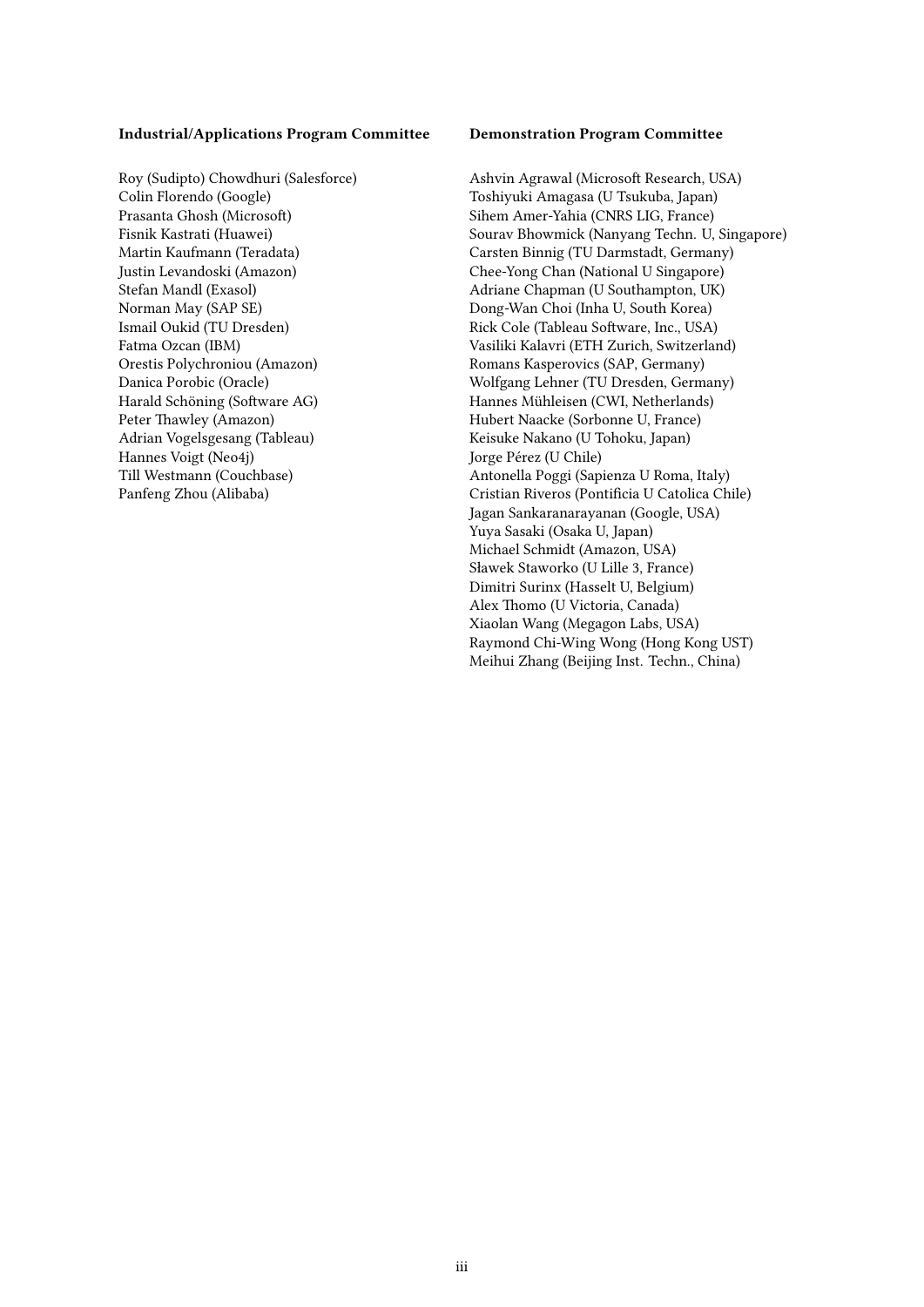# **Conference Organization**

<span id="page-5-0"></span>**General Chairs** Yongluan Zhou, University of Copenhagen, Denmark Marcos Antonio Vaz Salles, University of Copenhagen, Denmark

**EDBT Program Chair** Angela Bonifati, Lyon 1 University, France

**ICDT Program Chair** Carsten Lutz, University of Bremen, Germany

**EDBT Industrial/Application Chair** Alexander Böhm, SAP Research, Germany

**EDBT Demonstrations Chair** George Fletcher, Eindhoven University of Technology, The Netherlands

**Tutorial Chair** Dan Olteanu, University of Oxford, United Kingdom

**Workshops Chair** Alex Poulovassilis, Birbeck University of London, United Kingdom

**EDBT Proceedings Chair** Arijt Khan, Nanyang Technnological University, Singapore

**ICDT Proceedings Chair** Jean Christoph Jung, University of Bremen, Germany

**Local Executive Chair** Bin Yang, Aalborg University, Denmark

**Sponsorship Chairs** Boris Düdder, University of Copenhagen, Denmark

**Publicity Chair** Davide Mottin, Aarhus University, Denmark

**Finance Chair** Nanna Højholt, University of Copenhagen, Denmark

**Website Chair** Yiwen Wang, University of Copenhagen, Denmark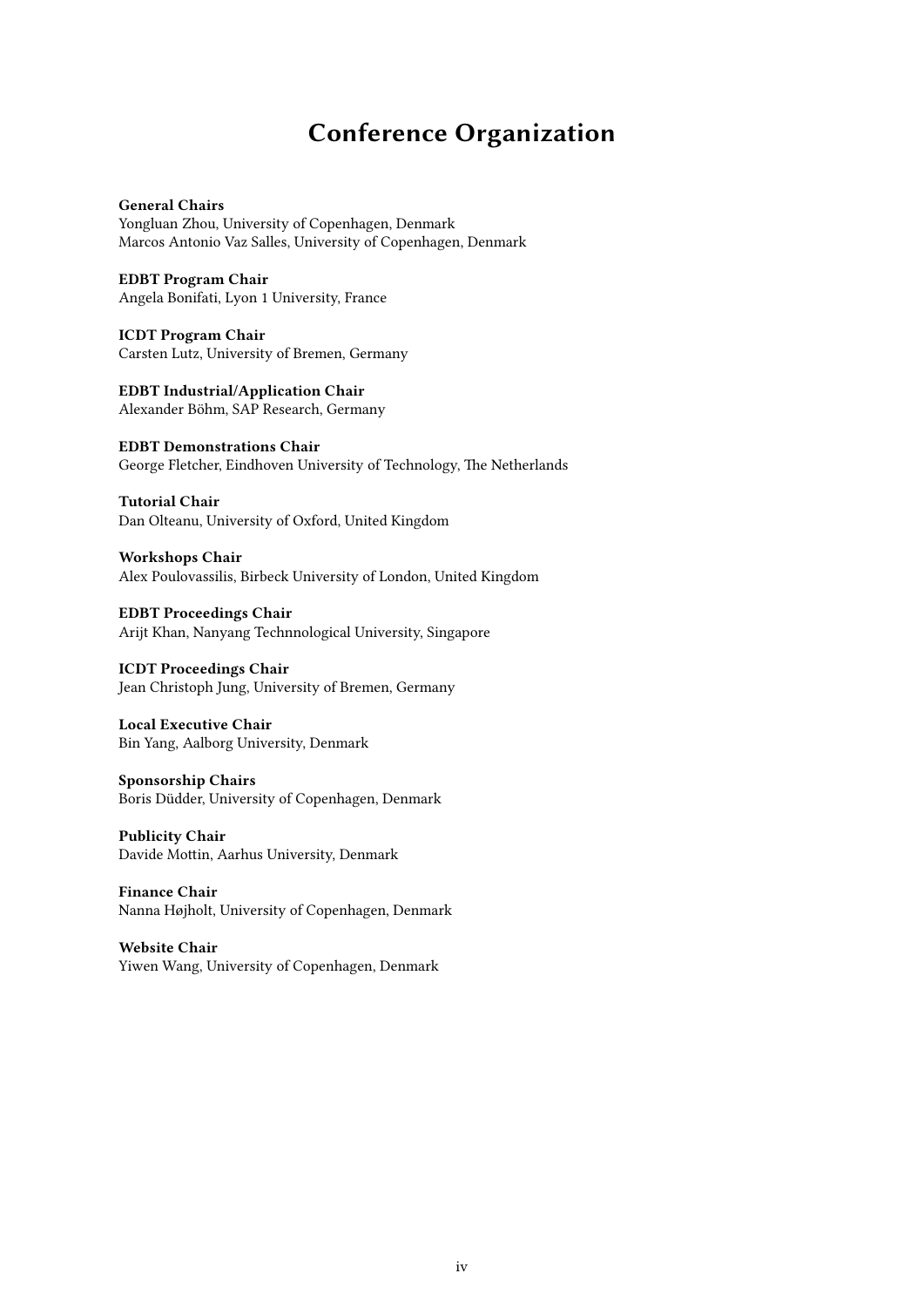## **Test-of-Time Award**

<span id="page-6-0"></span>Established in 2014, the Test-of-Time Award awarded by the Extended Database Technology (EDBT) Conference recognizes papers presented at EDBT Conferences that have had the most impact in terms of research, methodology, conceptual contribution, or transfer to practice over the past ten years.

The EDBT 2020 Test of Time Award committee was formed by Anastasia Ailamaki (Ecole Polytechnique Fédérale de Lausanne (EPFL), Switzerland), Tamer Oszu (University of Waterloo, Canada), and Angela Bonifati (Lyon 1 University, France).

After careful consideration, the committee has decided to select the following paper from the EDBT 2010 conference as the EDBT ToT Award winner for 2020:

### **Optimizing joins in a map-reduce environment**

### by Foto Afrati and Jeff Ullman

published in EDBT 2010 Proceedings, pp. 99–110, [DOI: 10.1145/1739041.1739056.](http://doi.acm.org/10.1145/1739041.1739056)

This paper presented optimization strategies for executing multi-way joins in a map-reduce environment. It focused on large-scale data and provided algorithms to choose the number of map-keys and shares in order to minimize the communication cost among the map and reduce processes.

The committee members agreed that this paper clearly pioneered the field of join processing in map-reduce environments. It has triggered substantial follow-up research and impact on big data processing in parallel and distributed architectures.

The EDBT Test-of-Time award for 2020 will be presented during the [EDBT/ICDT 2020 Conference](https://diku-dk.github.io/edbticdt2020/) in Copenhagen, Denmark, as part of the Awards session on March 31, 2020.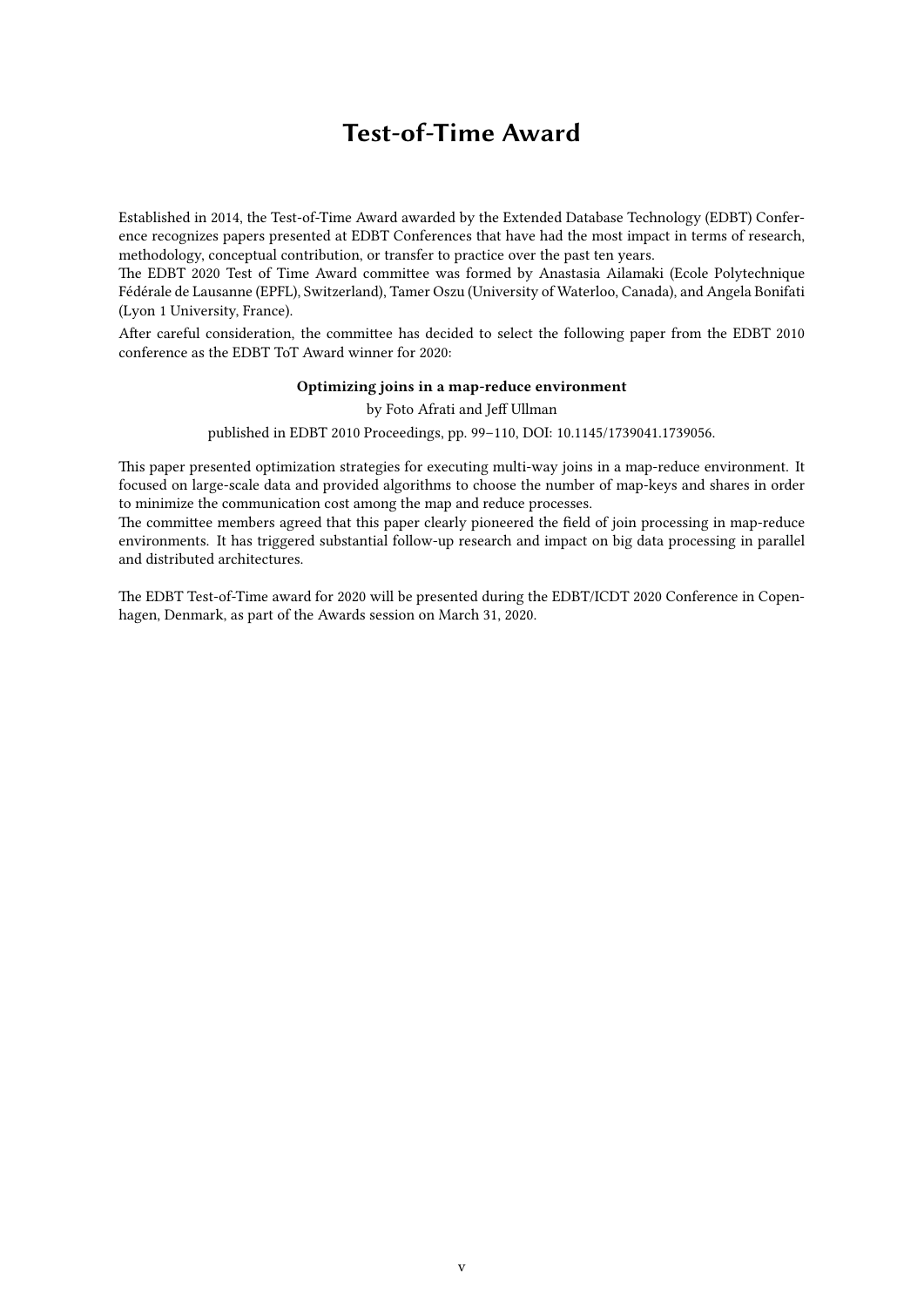### **Best Paper Award**

<span id="page-7-0"></span>The EDBT 2020 Best Paper Award committee was formed by Wook-shin Han (Postech, Korea), Erhard Rahm (University of Leipzig, Germany), Nesime Tatbul (Intel & MIT, USA), and Angela Bonifati (Lyon 1 University, France). After careful consideration, the committee has decided to select the following paper as the EDBT Best Paper for 2020:

### **Provenance for Probabilistic Logic Programs**

by Shaobo Wang, Hui Lyu, Jaichi Zhang, Chenyuan Wu, Xinyi,Chen, Wenchao,Zhou, Boon Thau Loo, Susan B. Davidson, Chen Chen. DOI: [10.5441/002/edbt.2020.14](http://dx.doi.org/10.5441/002/edbt.2020.14)

**Abstract:** Despite the emergence of probabilistic logic programming (PLP) languages for data driven applications, there are currently no debugging tools based on provenance for PLP programs. In this paper, we propose a novel provenance model and system, called P3 (Provenance for Probabilistic logic Programs) for analyzing PLP programs. P3 enables four types of provenance queries: tra- ditional explanation queries, queries for finding the set of most important derivations within an approximate error, top-K most influential queries, and modification queries that enable us to modify tuple probabilities with fewest modifications to program or input data. We apply these queries into real-world scenar- ios and present theoretical analysis and practical algorithms for such queries. We have developed a prototype of P3, and our evaluation on real-world data demonstrates that the system can support a wide-range of provenance queries with explainable results. Moreover, the system maintains provenance and execute queries efficiently with low overhead.

The EDBT Best Paper Awards for 2020 will be presented during the [EDBT/ICDT 2020 Conference](https://diku-dk.github.io/edbticdt2020/) in Copenhagen, Denmark, as part of the Awards session on March 31, 2020.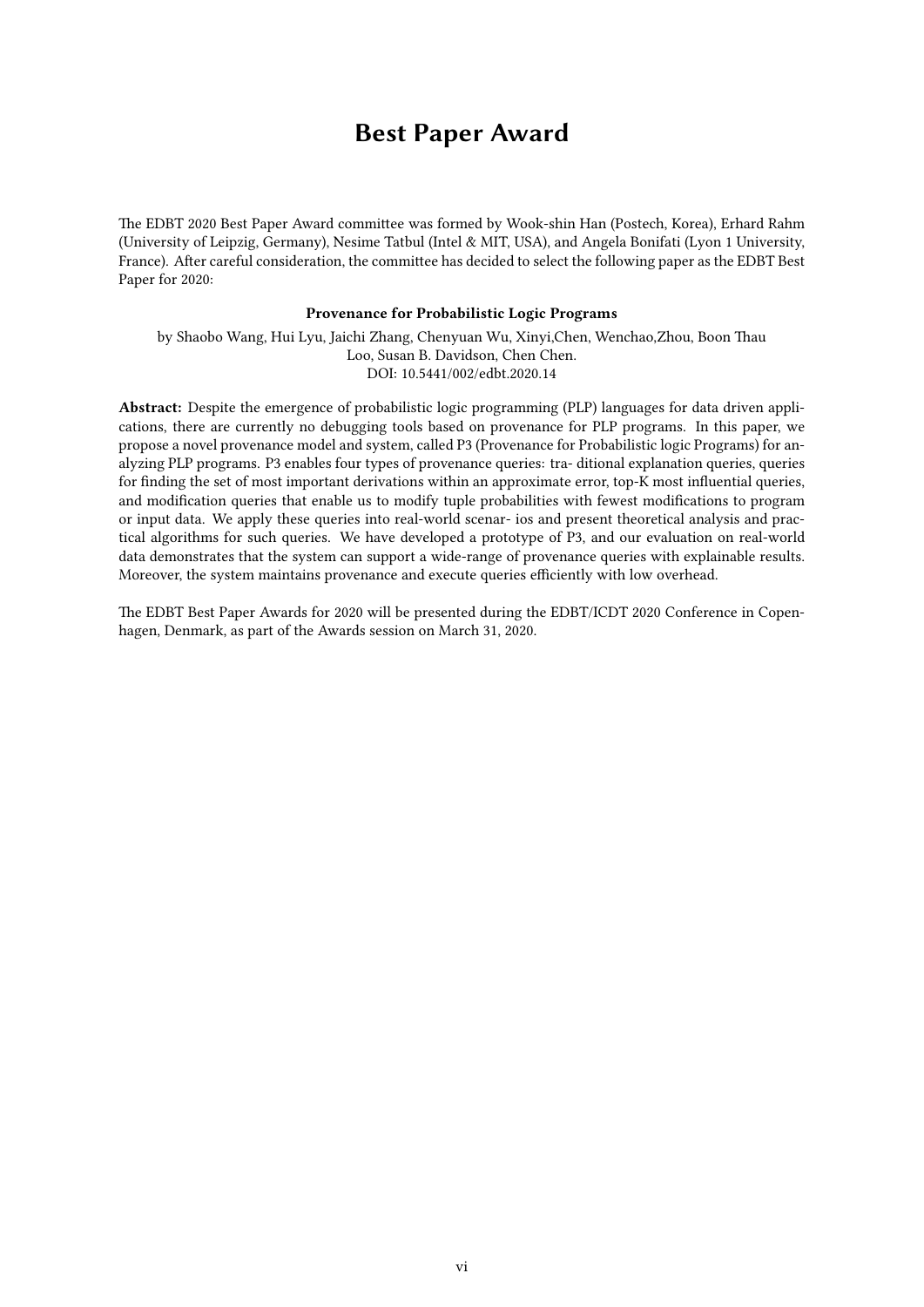# **Table of Contents**

<span id="page-8-0"></span>

|                                                                                                                                                                  | $\mathbf{i}$  |
|------------------------------------------------------------------------------------------------------------------------------------------------------------------|---------------|
|                                                                                                                                                                  | $\mathbf{ii}$ |
|                                                                                                                                                                  | iv            |
|                                                                                                                                                                  | $\mathbf{V}$  |
|                                                                                                                                                                  | vi            |
|                                                                                                                                                                  | vii           |
| <b>Research Papers</b>                                                                                                                                           |               |
| Automatic Canonical Utterance Generation for Task-Oriented Bots from API Specifications<br>Mohammad-Ali Yaghoub-Zadeh-Fard, Boualem Benatallah, Shayan Zamanirad | $\mathbf{1}$  |
| Efficient Continuous Multi-Query Processing over Graph Streams                                                                                                   | 13            |
| Zooming Out on an Evolving Graph                                                                                                                                 | 25            |
| Efficient Search for Multi-Scale Time Delay Correlations in Big Time Series Data                                                                                 | 37            |
| Dynamic Query Refinement for Interactive Data Exploration<br>Alexander Kalinin, Ugur Cetintemel, Zheguang Zhao, Stanley Zdonik                                   | 49            |
| Micro Analysis to Enable Energy-Efficient Database Systems                                                                                                       | 61            |
| Q-Store: Distributed, Multi-partition Transactions via Queue-oriented Execution and Communication                                                                | 73            |
| Ensemble Grammar Induction For Detecting Anomalies in Time Series                                                                                                | 85            |
| Incremental Based Framework for Efficient Top-K Similarity Search in Interactive Data Analysis Sessions                                                          | 97            |
| pgFMU: Integrating Data Management with Physical System Modelling<br>Olga Rybnytska, Laurynas Šikšnys, Torben Bach Pedersen, Bijay Neupane                       | 109           |
| Differentially-Private Next-Location Prediction with Neural Networks                                                                                             | 121           |
| Explaining Differences Between Unaligned Table Snapshots                                                                                                         | 133           |
| Provenance for Probabilistic Logic Programs<br>Shaobo Wang, Hui Lyu, Jiachi Zhang, Chenyuan Wu, Xinyi Chen, Wenchao Zhou, Boon Thau Loo, Susan B.                | 145           |
| Improved Cardinality Estimation by Learning Queries Containment Rates                                                                                            | 157           |
| Automated Management of Indexes for Dataflow Processing Engines in IaaS Clouds                                                                                   | 169           |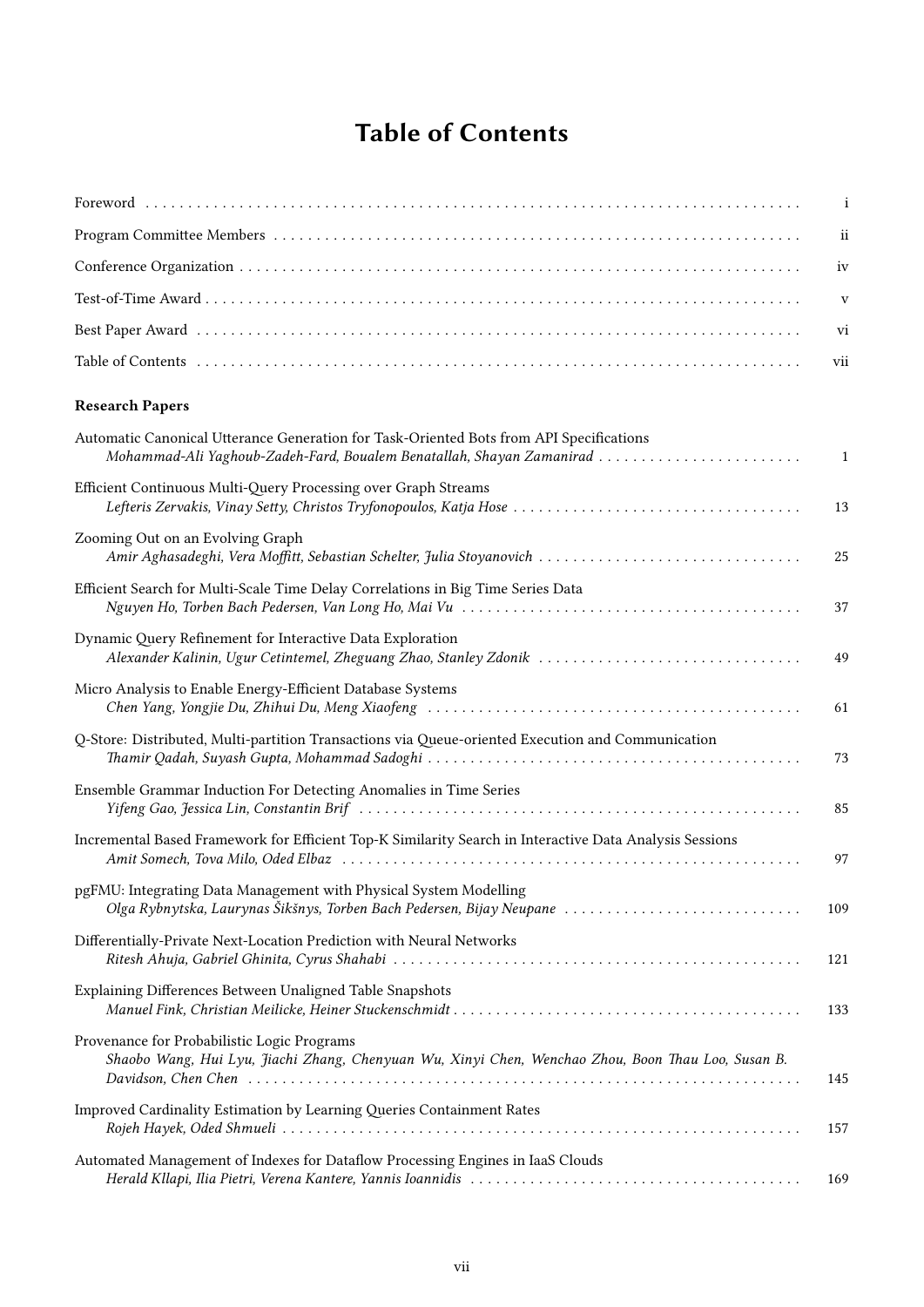| Optimal Histograms with Outliers                                                                                                                                                      | 181 |
|---------------------------------------------------------------------------------------------------------------------------------------------------------------------------------------|-----|
| BalanSiNG: Fast and Scalable Generation of Realistic Signed Networks                                                                                                                  | 193 |
| Distributed Similarity Joins over Top-K Rankings                                                                                                                                      | 205 |
| MV-PBT: Multi-Version Indexing for Large Datasets and HTAP Workloads                                                                                                                  | 217 |
| Lineage-Preserving Anonymization of the Provenance of Collection-Based Workflows                                                                                                      | 229 |
| Sharing Computations for User-Defined Aggregate Functions                                                                                                                             | 241 |
| Tracing nested data with structural provenance for big data analytics                                                                                                                 | 253 |
| A Parallel and Distributed Approach for Diversified Top-k Best Region Search<br>Hamid Shahrivari, Matthaios Olma, Odysseas Papapetrou, Dimitrios Skoutas, Anastasia Ailamaki          | 265 |
| Data Curation with Deep Learning<br>Saravanan Thirumuruganathan, Nan Tang, Mourad Ouzzani, Anhai Doan                                                                                 | 277 |
| Fairness in Clustering with Multiple Sensitive Attributes                                                                                                                             | 287 |
| Ontology-Based RDF Integration of Heterogeneous Data<br>Maxime Buron, Francois Goasdoue, Ioana Manolescu, Marie-Laure Mugnier                                                         | 299 |
| Manually Detecting Errors for Data Cleaning Using Adaptive Crowdsourcing Strategies                                                                                                   | 311 |
| Publishing Video Data with Indistinguishable Objects                                                                                                                                  | 323 |
| Efficient PrefDiv Algorithms for Effective Top-k Result Diversification                                                                                                               | 335 |
| Adaptive Main-Memory Indexing for High-Performance Point-Polygon Joins<br>Andreas Kipf, Harald Lang, Varun Pandey, Raul Alexandru Persa, Christoph Anneser, Eleni Tzirita Zacharatou, | 347 |
| <b>Short papers</b>                                                                                                                                                                   |     |
| DISGD: A Distributed Shared-nothing Matrix Factorization for Large Scale Online Recommender Systems                                                                                   | 359 |
| Forming Compatible Teams in Signed Networks<br>Ioannis Kouvatis, Konstantinos Semertzidis, Maria Zerva, Evaggelia Pitoura, Panayiotis Tsaparas                                        | 363 |
| A Learning Based Approach to Predict Shortest-Path Distances                                                                                                                          | 367 |
| Optimizing Data Movement with Near-Memory Acceleration of In-memory DBMS<br>Donghun Lee, Andrew Chang, Minseon Ahn, Jongmin Gim, Jungmin Kim, Jaemin Jung, Kangwoo Choi, Vincent      | 371 |
| ODSA: Open Database Storage Access<br>James Wagner, Alexander Rasin, Dai Hai Ton That, Tanu Malik, Jonathan Grier                                                                     | 375 |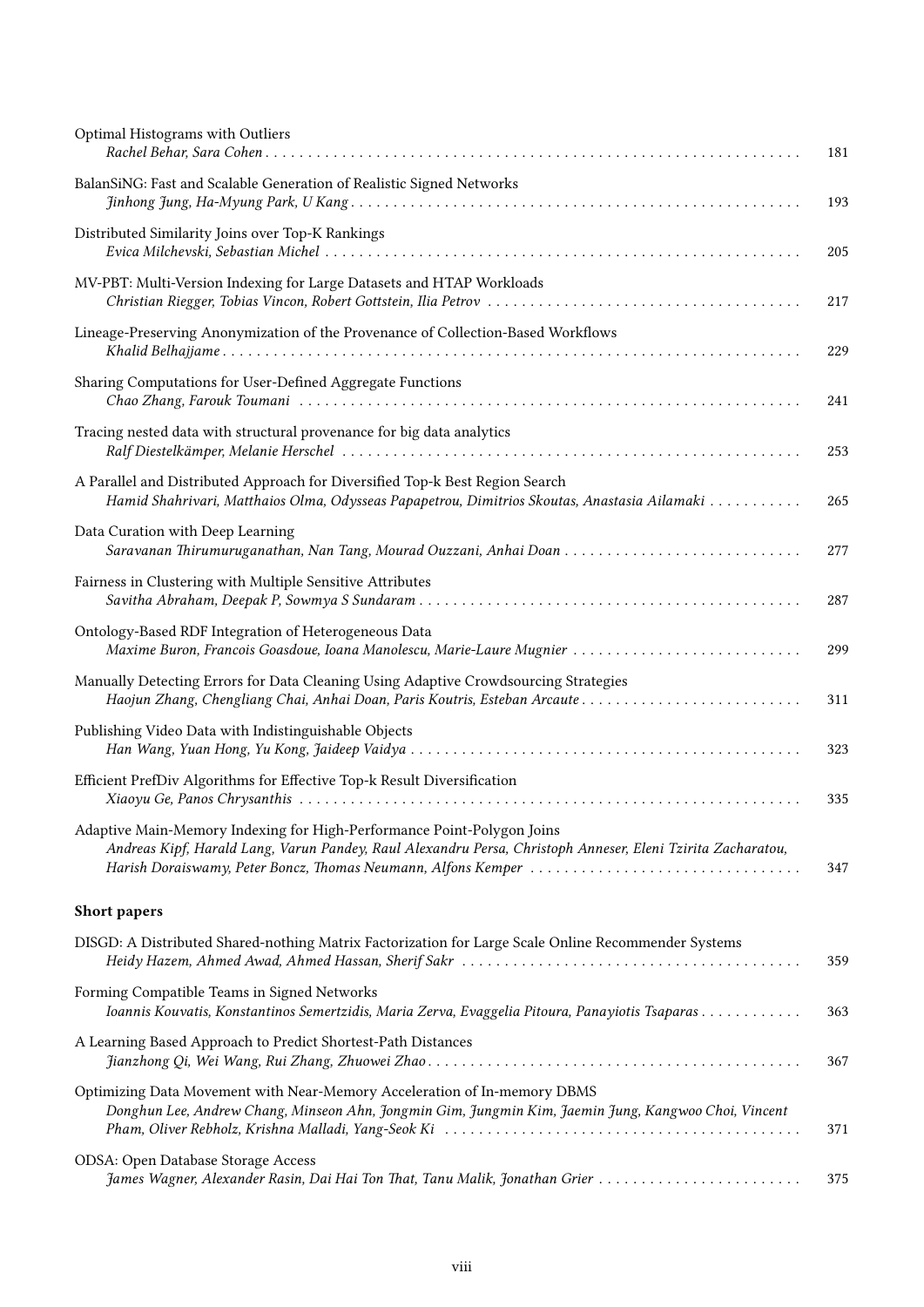| An Integrated Graph Neural Network for Supervised Non-obvious Relationship Detection in Knowledge Graphs<br>Phillipp Müller, Xiao Qin, Balaji Ganesan, Nasrullah Sheikh, Berthold Reinwald | 379 |
|--------------------------------------------------------------------------------------------------------------------------------------------------------------------------------------------|-----|
| Outlier detection in multivariate functional data based on a geometric aggregation                                                                                                         | 383 |
| REMI: Mining Intuitive Referring Expressions on Knowledge Bases                                                                                                                            | 387 |
| The Case for Hybrid Succinct Data Structures<br>Christoph Anneser, Andreas Kipf, Harald Lang, Thomas Neumann, Alfons Kemper                                                                | 391 |
| FairPrep: Promoting Data to a First-Class Citizen in Studies on Fairness-Enhancing Interventions                                                                                           | 395 |
| Partially Materializable Delta Trees for Efficient Data Wrangling of Semi-Structured Contents                                                                                              | 399 |
| Towards Fine-Grained Data Access Control Through Active Peer Probing                                                                                                                       | 403 |
| The ML-Index: A Multidimensional, Learned Index for Point, Range, and Nearest-Neighbor Queries                                                                                             | 407 |
| Retro: Relation Retrofitting For In-Database Machine Learning on Textual Data                                                                                                              | 411 |
| Revisiting the Theory and Practice of Database Cracking                                                                                                                                    | 415 |
| Boosting Blocking Performance in Entity Resolution Pipelines: Comparison Cleaning using Bloom Filters                                                                                      | 419 |
| Disco: Efficient Distributed Window Aggregation<br>Lawrence Benson, Philipp M. Grulich, Steffen Zeuch, Volker Markl, Tilmann Rabl                                                          | 423 |
| Explaining Missing Query Results in Natural Language                                                                                                                                       | 427 |
| A Context-based Approach for Partitioning Big Data                                                                                                                                         | 431 |
| SlideSide: A fast Incremental Stream Processing Algorithm for Multiple Queries                                                                                                             | 435 |
| Efficient Enumeration of Four Node Graphlets at Trillion-Scale                                                                                                                             | 439 |
| Band Joins for Interval Data<br>Panagiotis Bouros, Konstantinos Lampropoulos, Dimitrios Tsitsigkos, Nikos Mamoulis, Manolis Terrovitis                                                     | 443 |
| Personalized Page Rank on Knowledge Graphs: Particle Filtering is all you need!                                                                                                            | 447 |
| Towards Planning of Regular Queries with Memory                                                                                                                                            | 451 |
| Accurate Demand Forecasting for Retails with Deep Neural Networks                                                                                                                          | 455 |
| Efficient Skyline Computation in High-Dimensionality Domains                                                                                                                               | 459 |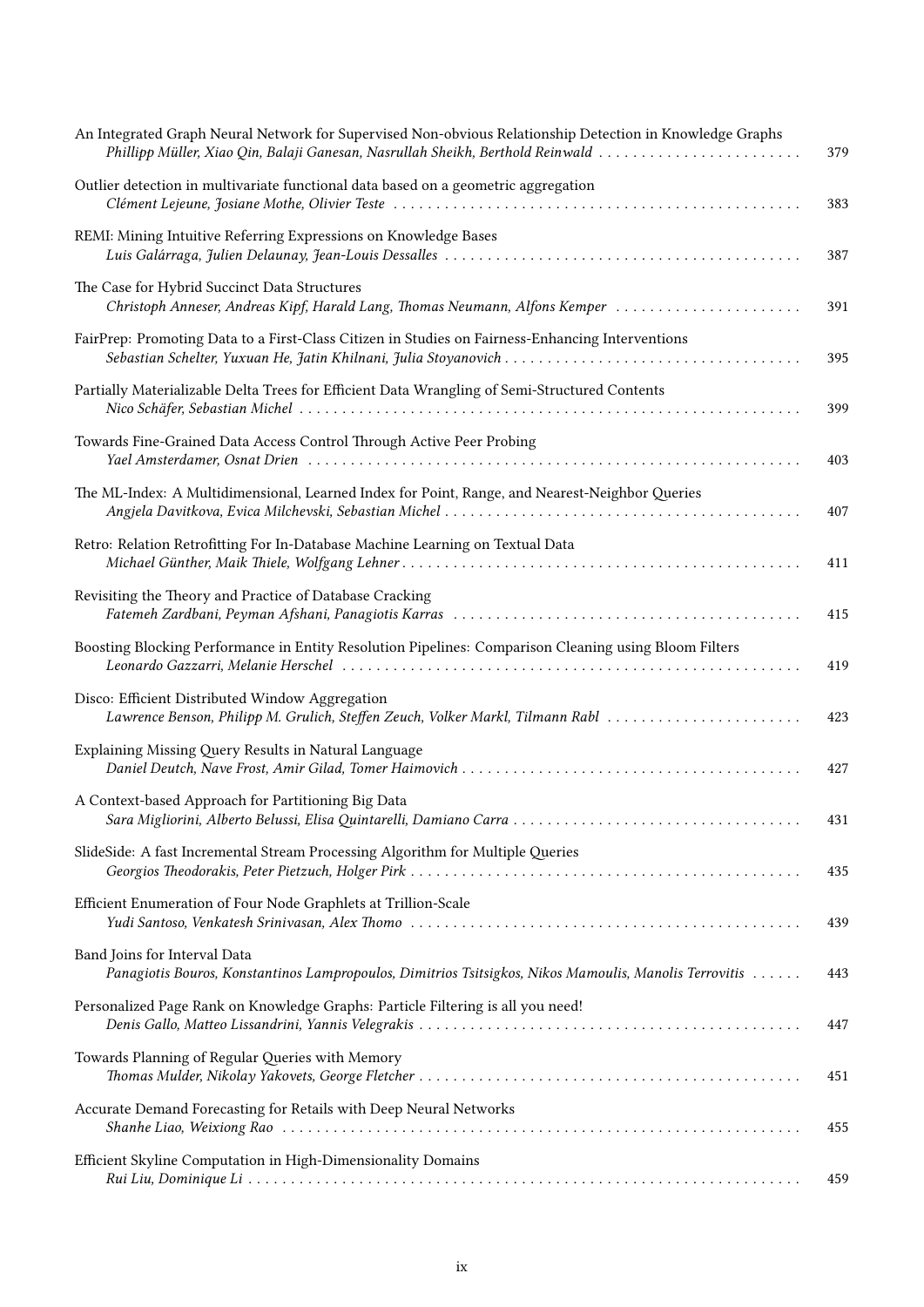### **[Industry and Applications Papers](#page--1-0)**

| Entity Matching with Transformer Architectures - A Step Forward in Data Integration                                                                                                                                                                     | 463 |
|---------------------------------------------------------------------------------------------------------------------------------------------------------------------------------------------------------------------------------------------------------|-----|
| Gallery: A Machine Learning Model Management System at Uber                                                                                                                                                                                             | 474 |
| Diverse User Selection for Opinion Procurement                                                                                                                                                                                                          | 486 |
| Elastic Scaling in VectorH                                                                                                                                                                                                                              | 498 |
| Fairness in Online Jobs: A Case Study on TaskRabbit and Google<br>Sihem Amer-Yahia, Shady Elbassuoni, Ahmad Ghizzawi, Ria Mae Borromeo, Emilie Hoareau, Philippe Mulhem                                                                                 | 510 |
| Inventory Reduction via Maximal Coverage in E-Commerce                                                                                                                                                                                                  | 522 |
| Cost Estimation Across Heterogeneous SQL-Based Big Data Infrastructures in Teradata IntelliSphere<br>Kassem Awada, Mohamed Eltabakh, Conrad Tang, Mohammed Al-Kateb, Sanjay Nair, Grace Au                                                              | 534 |
| Fast Entropy Maximization for Selectivity Estimation of Conjunctive Predicates on CPUs and GPUs<br>Diego Havenstein, Peter Lysakovski, Norman May, Guido Moerkotte, Gabriele Steidl                                                                     | 546 |
| Weaving Enterprise Knowledge Graphs: The Case of Company Ownership Graphs                                                                                                                                                                               | 555 |
| Expanding Query Answers on Medical Knowledge Bases                                                                                                                                                                                                      | 567 |
| <b>Demonstrations</b>                                                                                                                                                                                                                                   |     |
| VAP: A Visual Analysis Tool for Energy Consumption Spatio-temporal Pattern Discovery<br>Xiufeng Liu, Zhibin Niu, Yanyan Yang, Junqi Wu, Dawei Cheng, Xin Wang                                                                                           | 579 |
| Chronos: The Swiss Army Knife for Database Evaluations                                                                                                                                                                                                  | 583 |
| skyex: an R Package for Entity Linkage                                                                                                                                                                                                                  | 587 |
| Data Quality Checking for Machine Learning with MeSQuaL                                                                                                                                                                                                 | 591 |
| MALOS: A Movement-Aware Location Selection System                                                                                                                                                                                                       | 595 |
| RRAMEN: An Interactive Tool for Evaluating Choices and Changes in Transportation Networks<br>Camila Ferreira Costa, Theodoros Chondrogiannis, Mario A. Nascimento, Panagiotis Bouros                                                                    | 599 |
| JedAI3 : beyond batch, blocking-based Entity Resolution<br>George Papadakis, Leonidas Tsekouras, Emmanouil Thanos, Nikiforos Pittaras, Giovanni Simonini, Dimitrios<br>Skoutas, Paul Isaris, George Giannakopoulos, Themis Palpanas, Manolis Koubarakis | 603 |
| RetroLive: Analysis of Relational Retrofitted Word Embeddings                                                                                                                                                                                           | 607 |
| RulER: Scaling Up Record-level Matching Rules                                                                                                                                                                                                           | 611 |